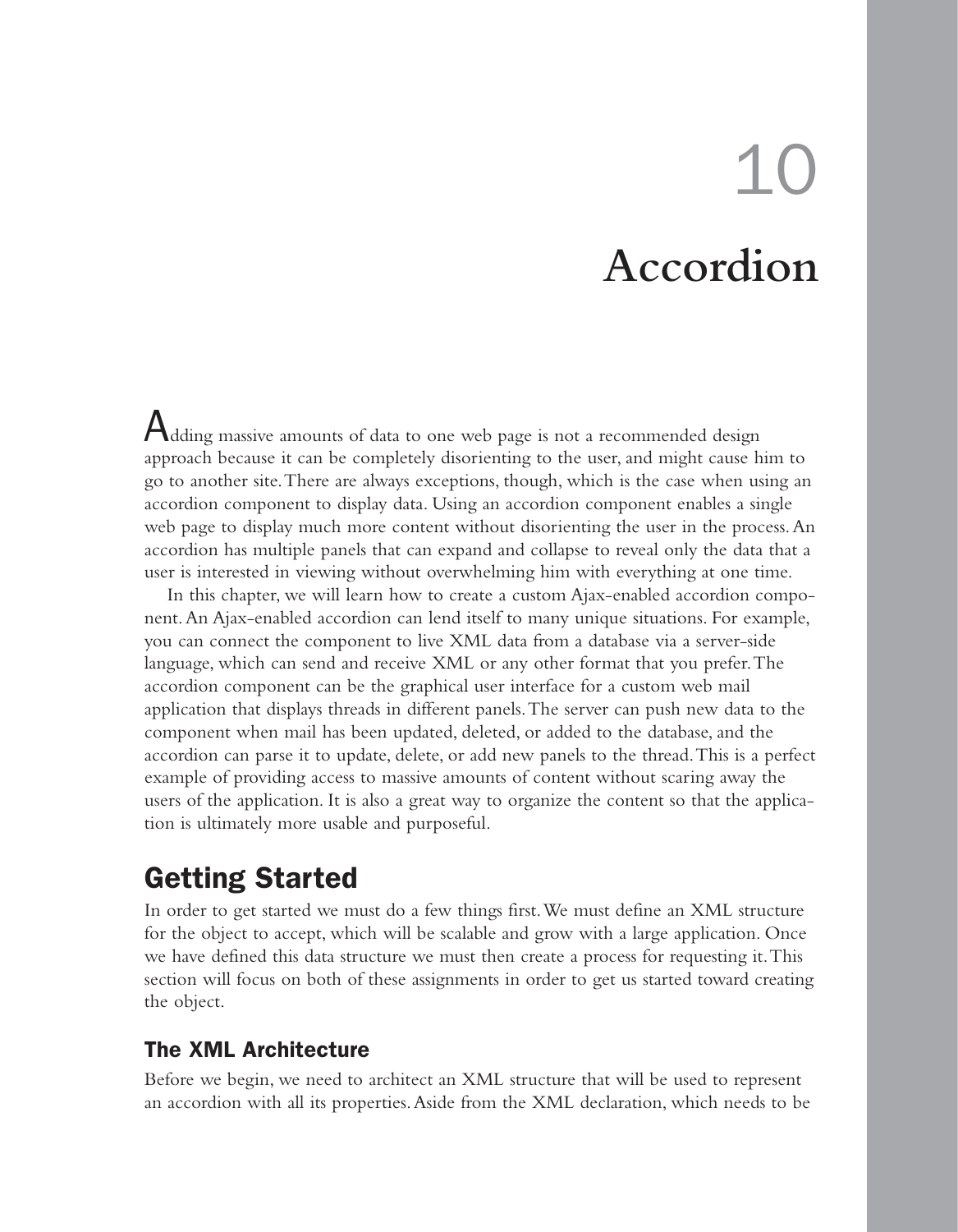added to the top of the file, the first element that we will create will be named accordion to represent the actual object or component. If we were to visualize an accordion, we would know that it consists of multiple panels, so we will use panel as the first child node name.To identify which panel is expanded by default when the accordion is rendered, we will add an expanded attribute to the panel element and populate it with a Boolean of true for expanded. Each panel should also include a title and have content that displays when the panel is expanded; therefore, we will create these elements as child nodes of the panel. If multiple panels are necessary to present content, we can easily duplicate the panel and its enclosed children elements so that there are numerous panels, one after the other.There is no limit to the amount of panels that can be added, but the accordion component will render slower as more data is added. Ultimately, however, a difference is not noticeable until your XML file gets very large.Take a look at the sample code in Listing 10.1 to get an idea of how to construct an accordion XML file that will be parsed by our custom component.

Listing 10.1 The XML Sample for the Accordion (accordion.xml)

```
<?xml version="1.0" encoding="iso-8859-1"?>
<accordion>
    <panel expanded="true">
        <title></title>
        <content></content>
    </panel>
    <panel>
        <title></title>
        <content></content>
    </panel>
</accordion>
```
After the structure has been created, we can add data between the XML node elements. This data will be used to display in the corresponding parts of the accordion component.Accepting HTML in any node element will make this component much more flexible and can be very easily achieved by simply adding CDATA tags between the content elements. Here is an example of how easy this is to accomplish:

```
<content><![CDATA[<br/> <br/>the text goes here</b>]]></content>
```
Adding CDATA tags allows us to use any HTML that we would like to display in any given panel.We could display everything from complex tables, images, and even other components.After you have completed creating all of the components in this book, you can combine them to make additional ways of interacting with data.After we have populated the XML file, we are ready to request it and use its content to render the component.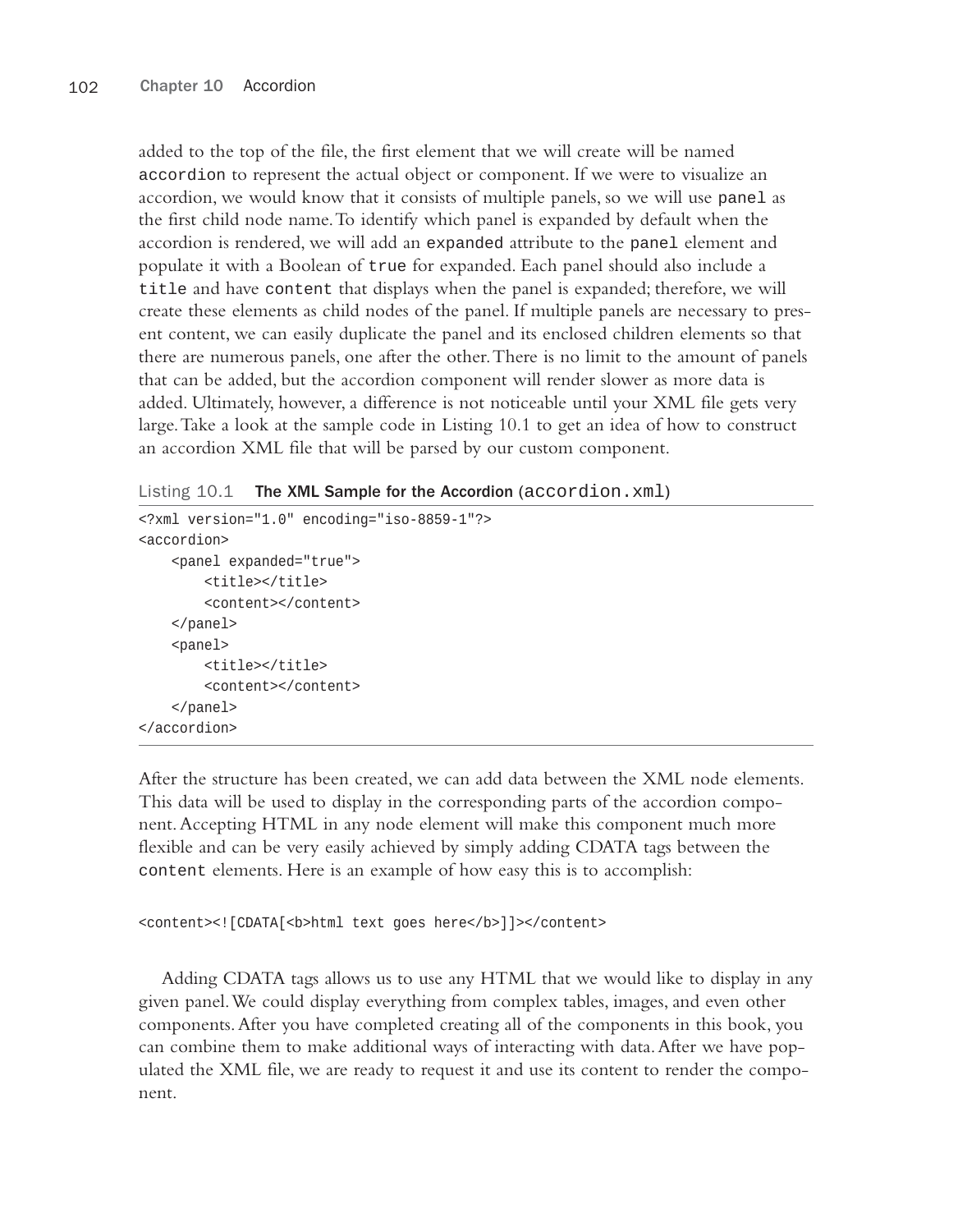#### Requesting the XML

It is now time to set up the request for the XML.We will request the XML that we created in the last section and push it to the parsing method in the component.To make the request, we will first create an HTML file to hold all the code that will create and facilitate communication between the component and Ajax. Keep in mind that aside from building this sample, you will probably not use this component solely as you might have an existing file that you want to incorporate the component into.With the correct files and a few tweaks to the placement of the component, you can easily add one to any page. In the header of the new sample HTML file, add references to the accordion CSS and all the necessary JavaScript files, as in Listing 10.2. Keep in mind that you will have to run the files on a server in order for the XHR to work.

Listing 10.2 The HTML Container for the Project (accordion.html)

```
<!DOCTYPE html PUBLIC "-//W3C//DTD XHTML 1.0 
    ➥Transitional//EN" "http://www.w3.org/TR/xhtml1/DTD/
    ➥xhtml1-transitional.dtd">
<html xmlns="http://www.w3.org/1999/xhtml">
<head>
<title>Accordion</title>
<link href="css/accordion.css" rel="stylesheet" type="text/css" />
<script type="text/javascript" src="../javascript/Utilities.js"></script>
<script type="text/javascript" src="../javascript/utils/AjaxUpdater.js"></script>
<script type="text/javascript" src="../javascript/utils/HTTP.js"></script>
<script type="text/javascript" src="../javascript/utils/Ajax.js"></script>
<script type="text/javascript" src="../javascript/components/Panel.js"></script>
<script type="text/javascript" 
   ➥src="../javascript/components/Accordion.js"></script>
```
We are including a number of JavaScript files—one of which is the Utilities object that we created in Chapter 14,"Singleton Pattern"—because it will be used to create the accordion's HTML elements that get rendered on the screen.The other JavaScript files, Panel and Accordion, are the objects that we will be focusing on creating throughout the rest of this chapter. In order to get started, you can create these files in the corresponding JavaScript directory.

After we have the files included, we need to create an initialize method (see Listing 10.3) in the header and add an Update call with the AjaxUpdater to request the accordion XML file.This object will make the request to the Ajax object based on the HTTP method and the query parameters that you pass.The Ajax object will then make an XHR to the XML file that we are passing and will finally respond to the callback method that you specify. In this case, it is the display method for the accordion, which will parse the XML and render the accordion and its panels.The first parameter is the HTTP method for the request.The second is the requested file, plus any query string that you need to append for posting data, which we will be doing more of in Part V,"Server-Side Interaction," when we begin to interact with server-side languages and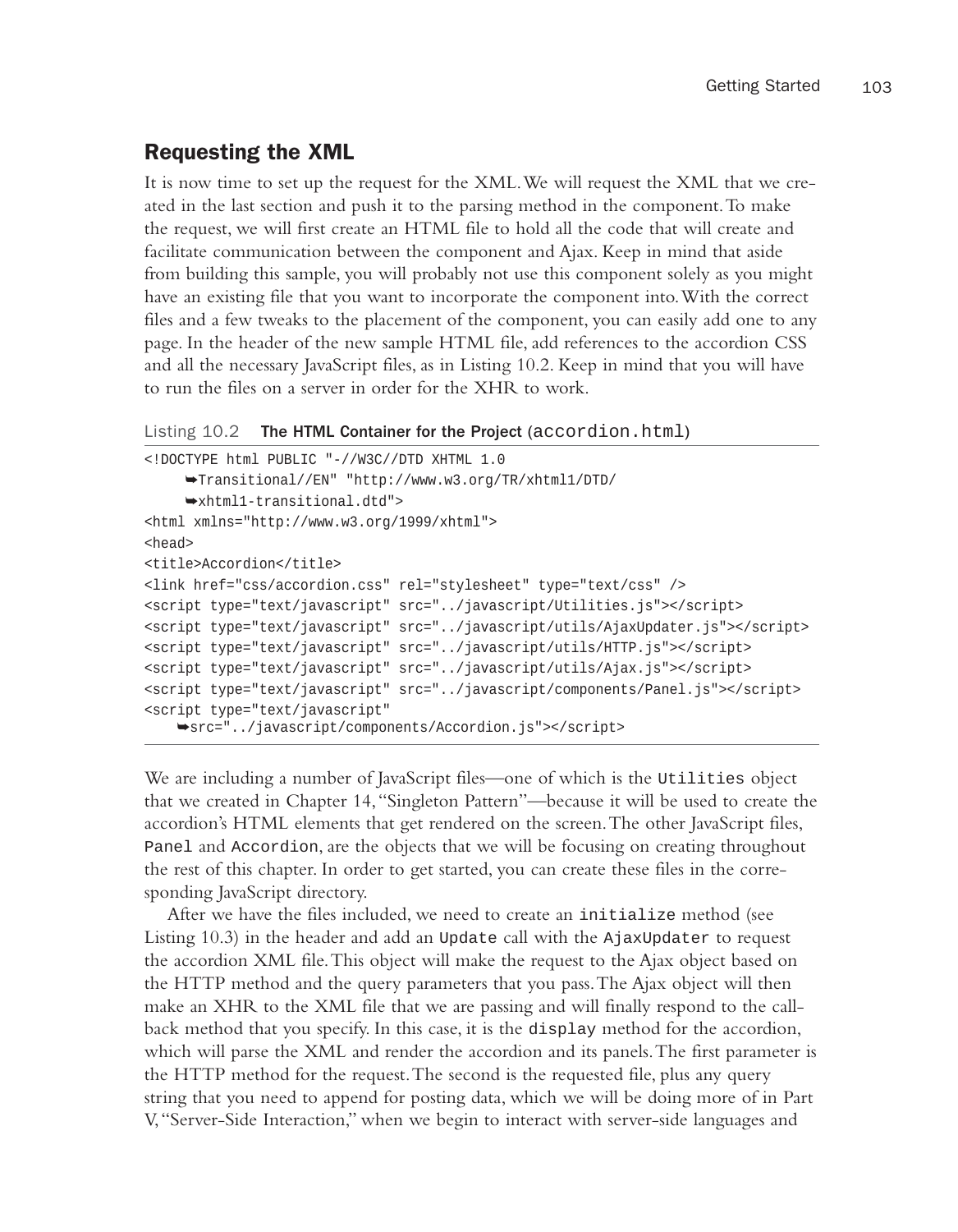databases.The last parameter is the method that you would like to be used as a callback method for the request.

Listing 10.3 The XHR Request Code (accordion.html)

```
<script type="text/javascript">
function initialize()
{
   AjaxUpdater.Update("GET", "services/accordion.xml", Accordion.display);
}
</script>
</head>
```
As you can see in Listing 10.3, we need to make sure that all the code is available or fully instantiated.We must simply wait until the page loads before we call the initialize method that makes the request.The following shows an example of the body onload method:

```
<body onload="javascript:initialize();">
```
I have also added a loading div element (see Listing 10.4) to handle the ready state status of the request.This is a good way to present the user with a message regarding the state.

Listing 10.4 A div Element to Display Loading Status (accordion.html)

```
<div id="loading"></div>
</body>
</html>
```
When we have the HTML file ready to go, we can start creating the objects that make up the accordion component. Let's start with the Accordion object itself.

### Creating the Accordion Object

The first object that needs to be created for the accordion component is the Accordion object.The Accordion object will handle parsing the XML as well as creating and controlling a variable number of panel objects.Accordions consist of multiple panels that stack on top of each other and expand and collapse to reveal hidden content.We will create a panel object that uses the prototype structure we discussed in Chapter 5, "Object-Oriented JavaScript."This will allow us to create multiple panel objects. Before we move onto the details of creating the panels, however, we will finish creating the Accordion object. Creating the Accordion object and initializing the properties is trivial, but there is an important sequence of events that needs to happen—otherwise, the object will not initialize properly. First, we must instantiate the object so that we can use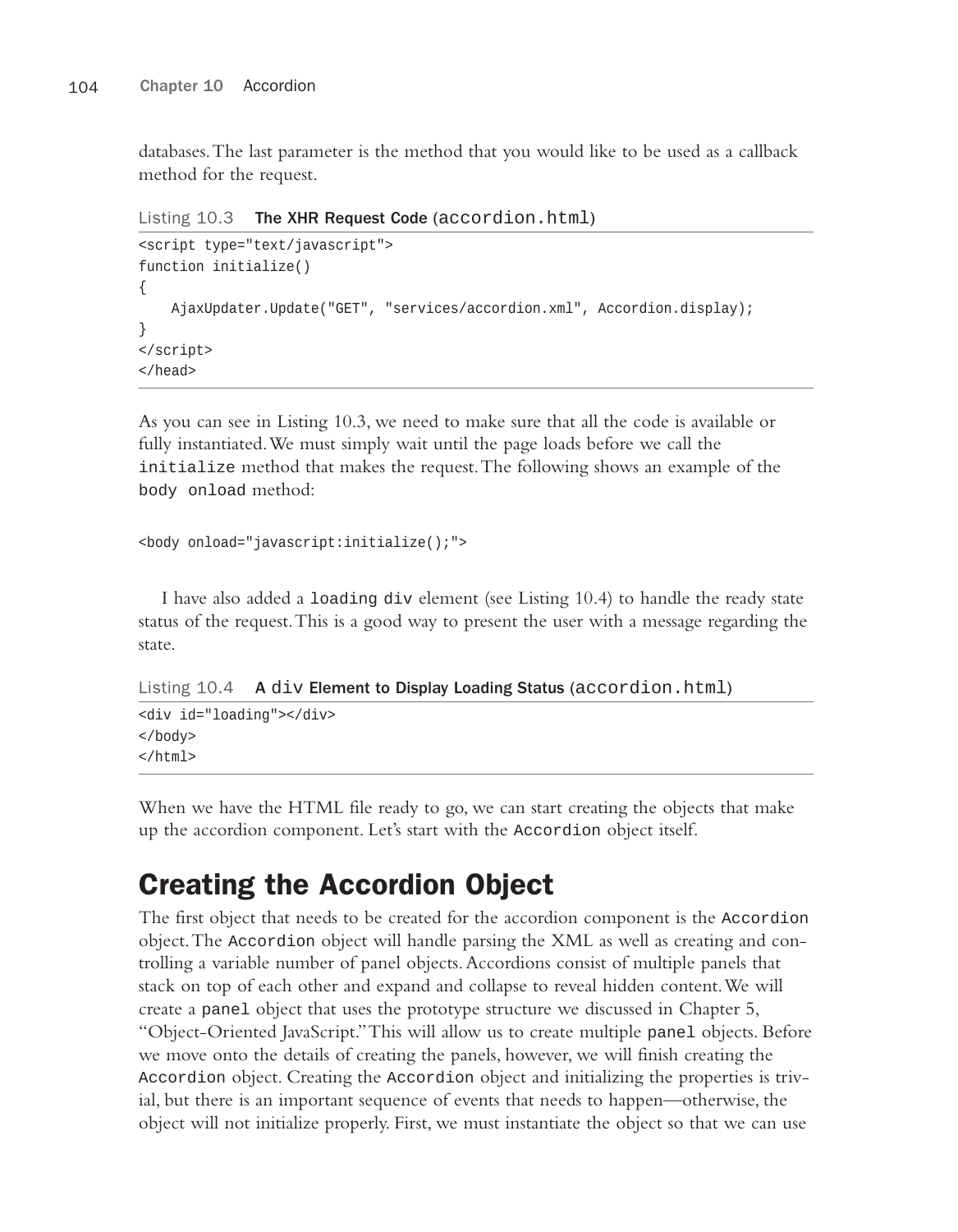its other methods. In order to trigger the initialize method, we must declare the method before we call it.The code snippet in Listing 10.5 shows an example of how we can accomplish this.

Listing 10.5 Accordion Instantiation and Initialization (Accordion.js)

```
Accordion = \{\}\Accordion.initialize = function()
{
    panels = new Array();
    expandedPanel = 0;
}
Accordion.initialize();
```
Calling the initialize method before declaring it will cause an error because the method does not exist in memory at this point and is not accessible. Notice that we have two properties in the initialize method:A new panels array is created and the expandedPanel number is set to 0.The panels array is simply an array of panel objects that the Accordion object will contain after the panels have been created.These panels will be added to the array in the display method and then be accessible to the other methods in the Accordion object.The expandedPanel number is used to determine which panel is expanded by default when the accordion is rendered.This is the property that will be set when we get the results of the XML file's expanded attribute.

To render the accordion, we will create a display method.This is the method we are using as the callback function for the Ajax request in the HTML file we created at the beginning of the chapter.The first thing we need to do in the display method is to check the ready state of the Ajax object. If the ready state returns "OK", we will continue with the method; if we do not receive "OK" as the value, we can add a number of branches to handle the different scenarios. For the example, I simply created a trycatch to display a generic message for failed requests.

When we receive a successful message, we need to create an accordion div element to act as the parent container for all the panels.When we have our accordion div element created, we need to iterate through the panels from the response by targeting the panel node element by name in the response XML.After we have an array of panel data from the response, we can use the length property of the panel array to iterate through the array.While iterating through the panel array, we need to get the title and content data for each panel.We will find the panel element with an expanded attribute that is set to true and use its iteration number to set the expandedPanel variable.The expandedPanel number will be useful for matching purposes because it will represent the unique ID of each panel object.When we have all the data from the XML targeted to local variables, we can push a new panel object into the panels array we instantiated in the accordion's initialize method.When creating the new panel we will pass it the iteration number as a unique ID, along with the title and content strings.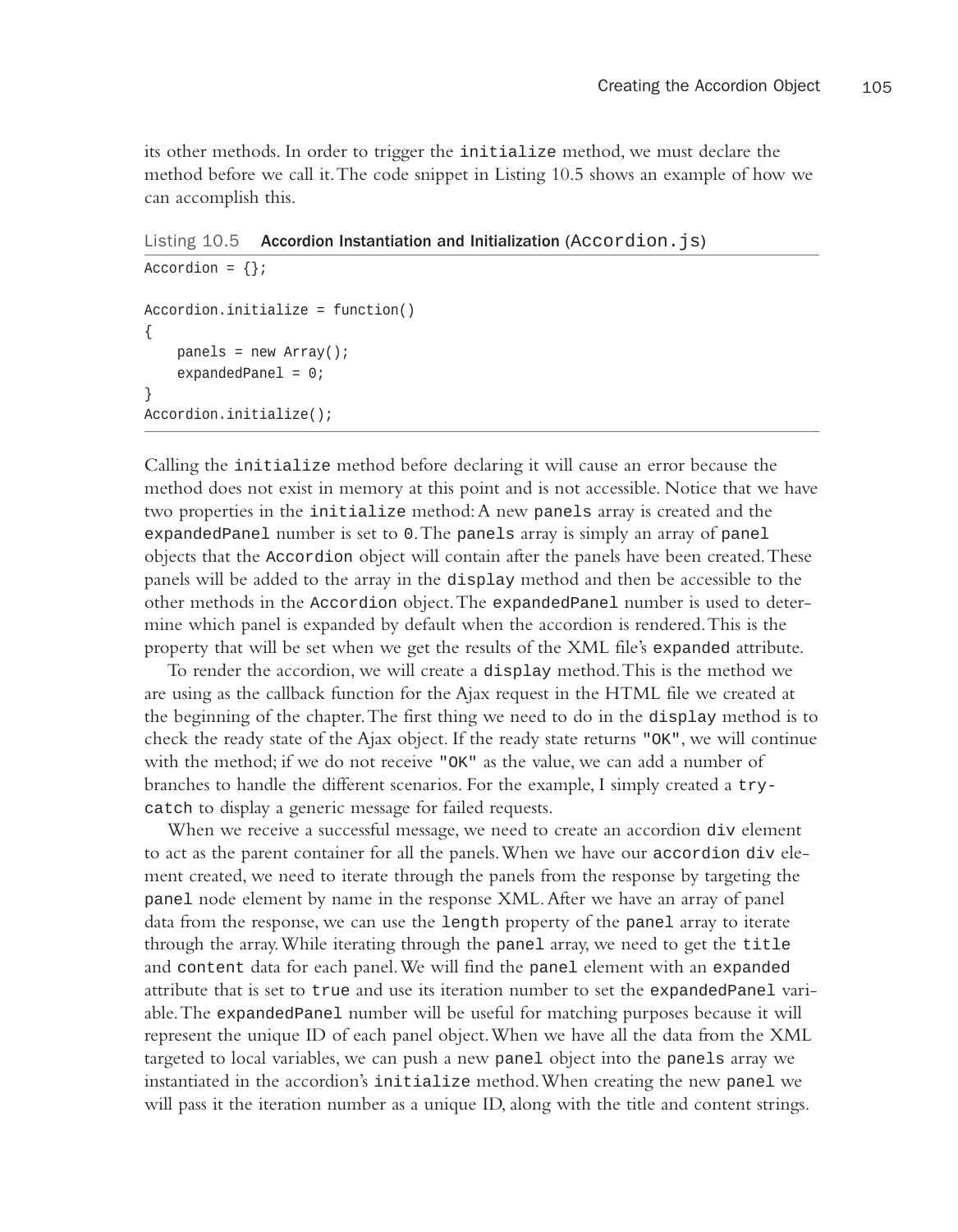Now that we have the panel objects created, we can append the panel HTML elements to the accordion.We will accomplish this by using the appendChild method in the Utilities object and passing the accordion div element and each panel display method.The panel display method will pass all the HTML elements that are created inside the panel object and append them to the accordion.When we have completed iterating through the panels array and have appended them to the accordion, we will be able to append the accordion to the document body.Appending the accordion to the document body will render the accordion in the web page.Take a look at Listing 10.6 to see the display method in its entirety.

Listing 10.6 The Accordion's display Method (Accordion.js)

```
Accordion.display = function()
{
    try
    {
        if(Ajax.checkReadyState('loading') == "OK")
        {
            var accordion = Utilities.createElement("div", {id:'accordion'});
            var p = Ajax.getResponse().getElementsByTagName('panel');
            for(var i=0; i < p.length; i++){
                var title = Ajax.getResponse().getElementsByTagName('title')[i].
                    ➥firstChild.data;
                var content = 
                    ➥Ajax.getResponse().getElementsByTagName('content')[i].
                    ➥firstChild.data;
                if(p[i].getAttribute('expanded')) { expanded Panel = i; }panels.push( new Panel(i, title, content) );
                Utilities.appendChild(accordion, panels[i].display());
            }
            Utilities.appendChild(document.body, accordion);
            Accordion.toggle(expandedPanel);
        }
    }
    catch(err)
    {
        document.write(err);
    }
}
```
As you can see, there is a toggle method that I did not mention, which is called at the end of the display method.This is the reason we created the panel array and the expandPanel number variables.When the toggle method is called, it iterates through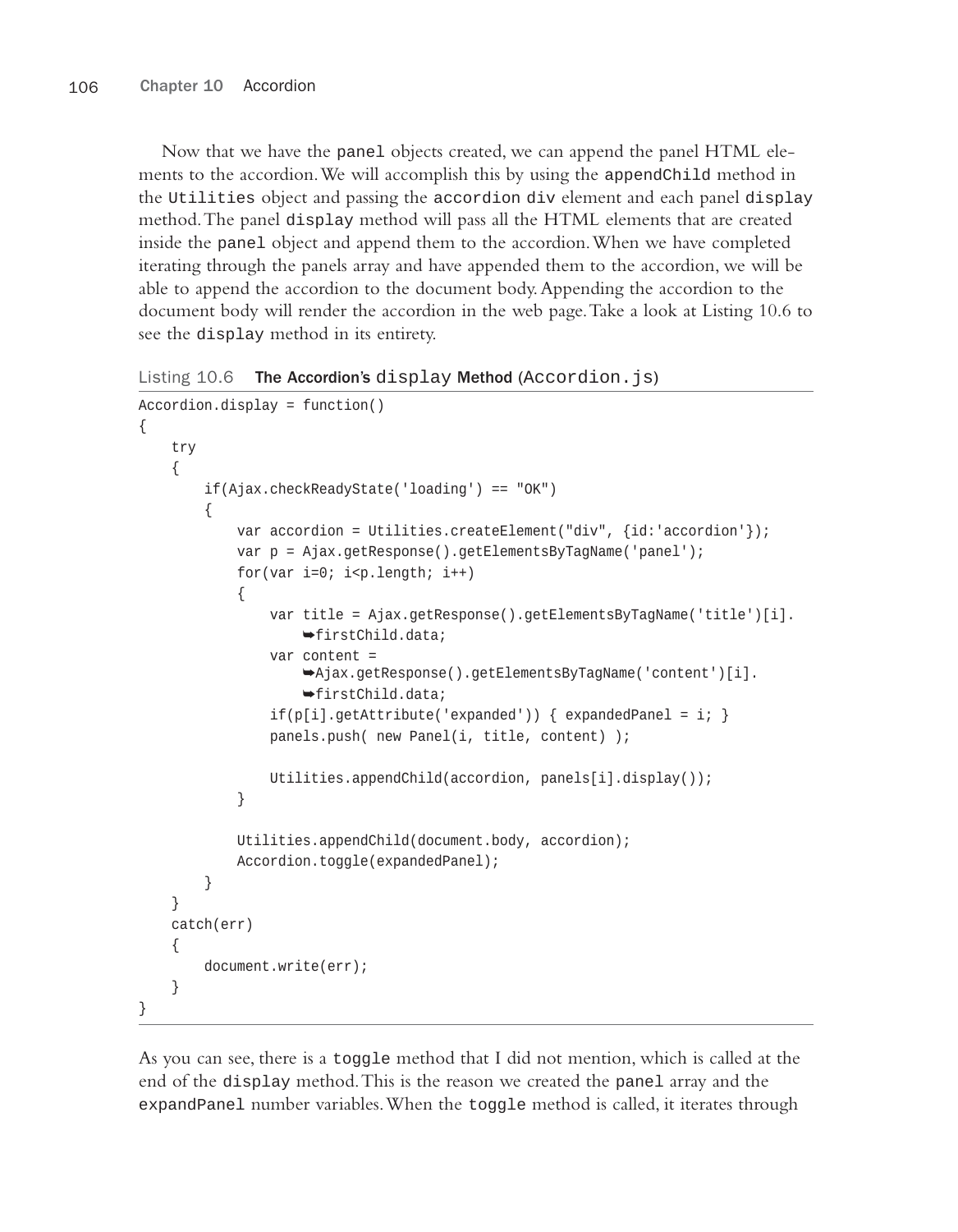the panel array and checks to see whether there is a panel ID that matches the ID parameter.When it finds a match, it expands that panel by ID; when it does not match, it collapses that panel.The expand/collapse panel methods are in the panel object, which we will create in the next section. Listing 10.7 shows the entire code for the accordion's toggle method.

Listing 10.7 The Accordion's toggle Method (Accordion.js)

```
Accordion.toggle = function(id)
{
    for(var i=0; i<sub>spanels.length</sub>; i++){
         if(panels[i].id == id){
             panels[i].expand();
         }
         else
         {
             panels[i].collapse();
         }
    }
}
```
As mentioned, the toggle method takes an element ID as a parameter and iterates through the panels array.When it discovers a matching ID, it expands that particular panel; otherwise, it collapses it.

Now that we have the Accordion object created, we can now focus on creating the panels.Another way to handle the accordion panels' toggle method is to allow multiple panels to be open at one time.To do this, you need to create a method that does not collapse other panels that are open.You also need to check whether the current panel that is being clicked is already expanded (if so, it should be closed).This keeps the expand/collapse nature of the panel intact.

## Panel Functionality and Data Display

The panel object uses the prototype structure to keep it reusable, which essentially allows us to create multiple panel objects.An accordion panel needs a unique ID for reference purposes and can include a title, which is displayed in a panel header, and content that is exposed when a user expands the panel.The id, title, and content values will become properties of the panel object and will be visually represented in the accordion. These properties will be accessible during runtime and contained within the panels that created them. In order to create these properties, we will use the values we passed to the new panel objects while iterating through them in the accordion display method. Listing 10.8 shows how these values were passed to the panel object's constructor function and are scoped to the panel.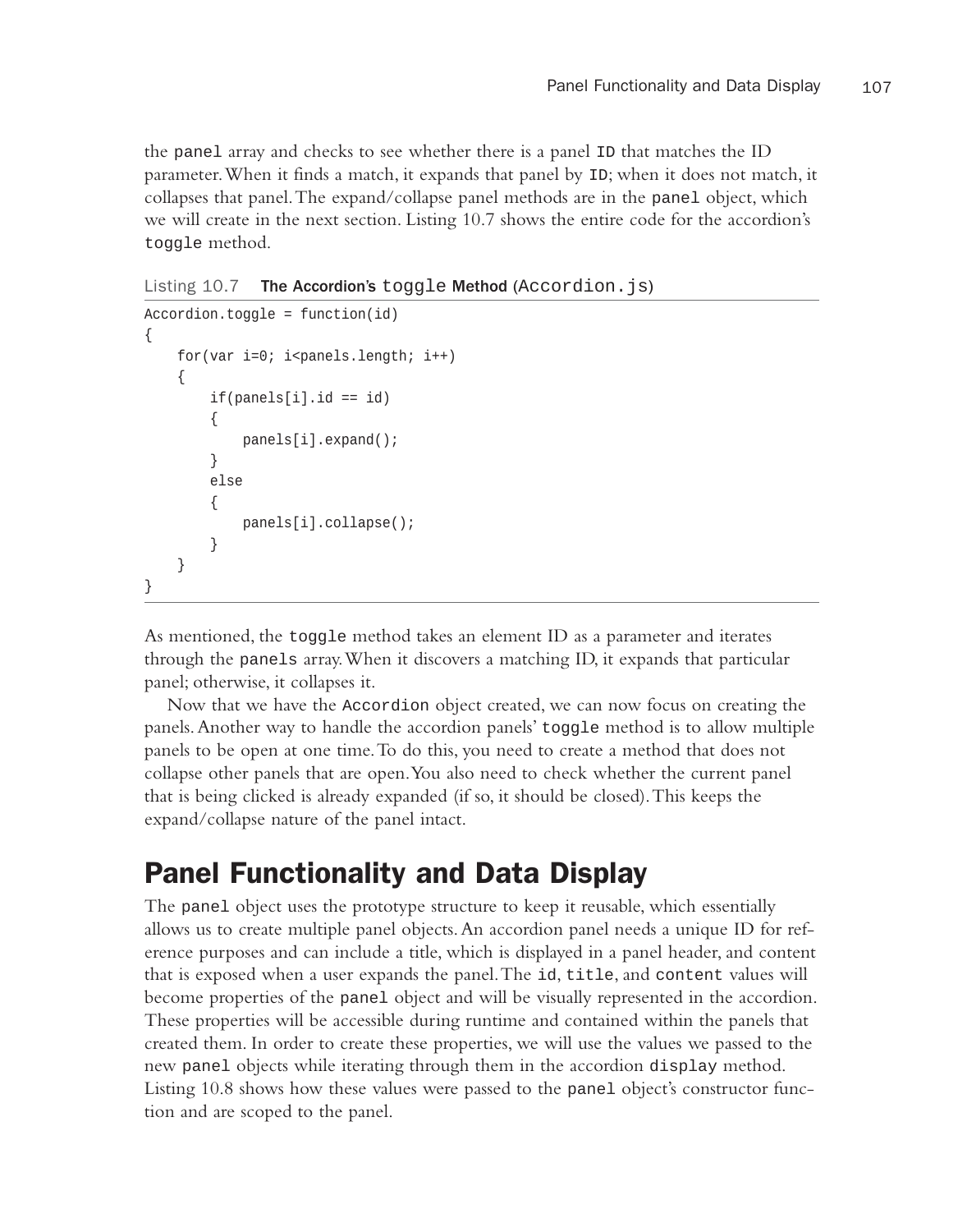```
Listing 10.8 The Panel Object Properties and Constructor (Panel.js)
function Panel(id, title, content)
{
   this.id = id;
    this.title = title;
    this.content = content;
}
```
The constructor function is used to instantiate the panel and set the property values of the object.After the panel is instantiated, it can be used to call other methods within itself. In the Accordion object, the first method we called was the display method. This method creates the div elements that are used to display the data that is passed to the object.To create the elements that are necessary to render a panel, we will need to use some of the utility methods that we created in the Utilities object in Chapter 10. In order to create the display, we will need to create the following elements: panel, header, title, and content.The panel element is simply a container for the other elements, whereas the header element contains the title element and has an onclick event that will expand and collapse individual panels.The final two elements are title and content.They both have an innerHTML property that is set to the relative properties that were set in the constructor.After we have created all the necessary elements, we need to append them to the panel element.When we complete the display method, we return the panel element and append it to the document body in the Accordion object. Listing 10.9 shows the entire code for creating the elements, appending them, and returning the panel.

Listing 10.9 The Panel's Display Method (Panel.js)

```
Panel.prototype.display = function()
{
   var panel = Utilities.createElement("div");
   var header = Utilities.createElement("div", {
       className: 'header',
        onclick: this.toggle(this.id)
        });
   var title = Utilities.createElement("div", {
        className: 'title',
        innerHTML: this.title
        });
   var content = Utilities.createElement("div", {
        id: 'content_'+ this.id,
        className: 'content',
```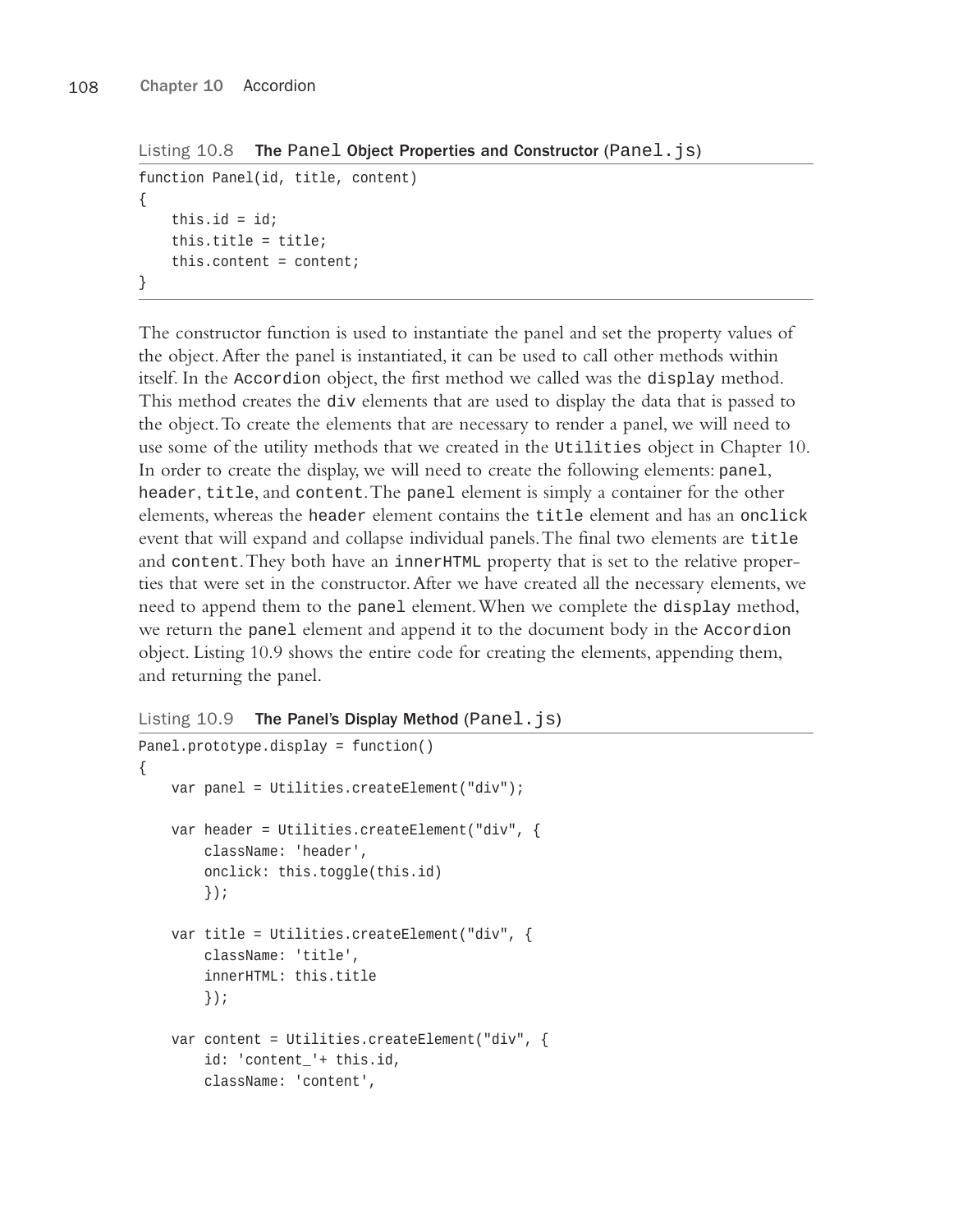Listing 10.9 Continued

}

```
innerHTML: this.content
    });
Utilities.appendChild(panel, Utilities.appendChild(header, title), content);
return panel;
```
As you probably remember when we created the Accordion object, the panels display method is called from the accordion's display method as a parameter of the appendChild call, along with the parent accordion element.This is how the panels are added to the accordion and then the accordion was added to the document body.

The toggle method in Listing 10.10 is used in the header div as an onclick event.This method is interesting because it returns another method.The method that is returned is triggered during an onclick event and ultimately calls the accordion's toggle method.The header is also passing the panel ID when the code is executed to be used as a parameter in the accordion's toggle method.This is the ID that is used to decipher which panel should be expanded and which panels should be collapsed.

Listing  $10.10$  Toggling the Panel State (Panel. js)

```
Panel.prototype.toggle = function(id)
{
    return function()
    {
        Accordion.toggle(id);
    }
}
```
The collapse and expand methods in Listing 10.11 simply hide and reveal the content divs in the panels.They both use the Utilities getElement method, which gets the content element by name in the document.The collapse method sets the display style to none to hide it, whereas the expand method sets the display style to an empty string to reveal the content's data.

Listing 10.11 The Panel's Collapse and Expand Methods (Panel.js)

```
Panel.prototype.collapse = function()
{
   Utilities.getElement('content_'+ this.id).style.display = 'none';
}
Panel.prototype.expand = function()
{
   Utilities.getElement('content_'+ this.id).style.display = '';
}
```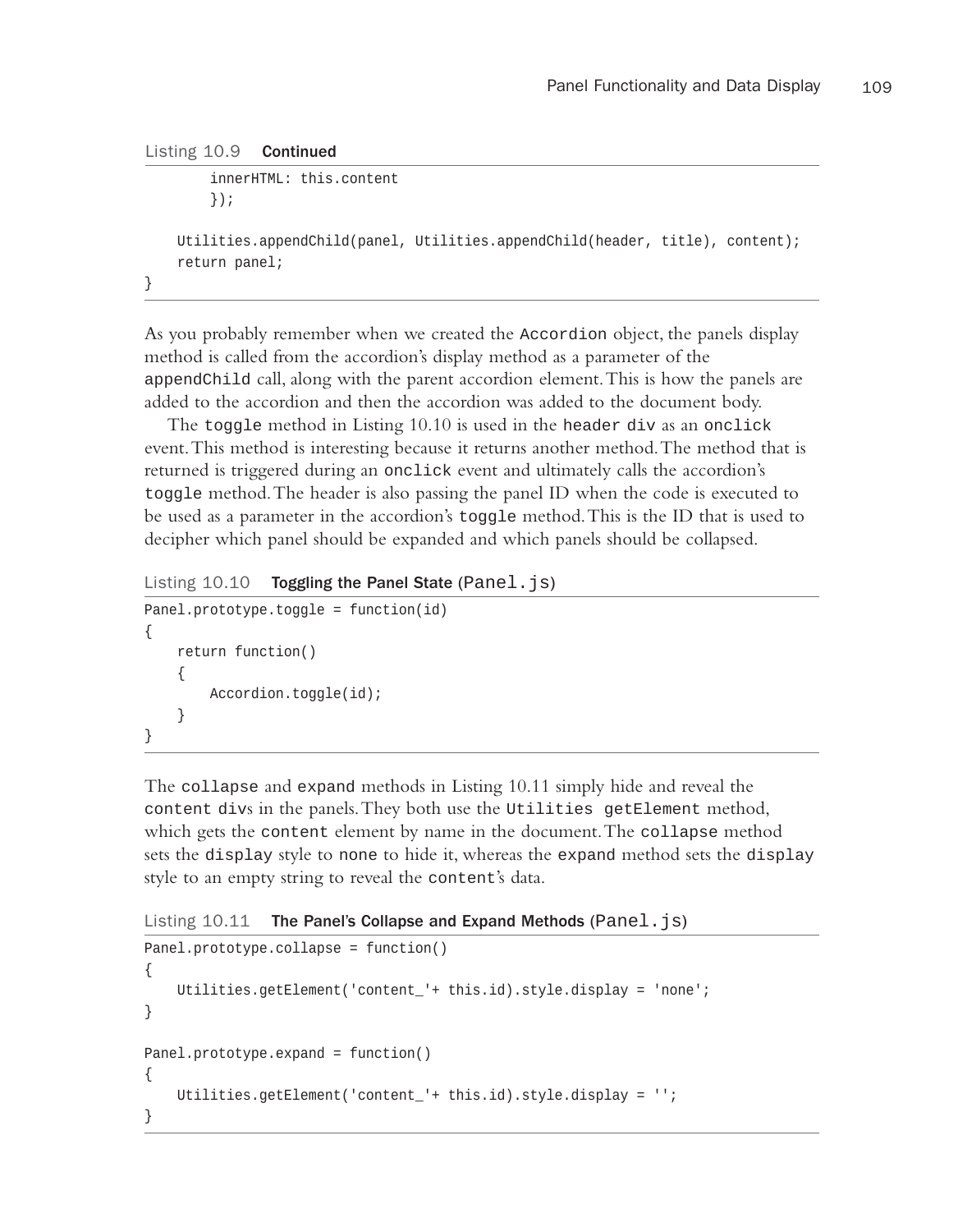#### Creating the CSS

The CSS file for the accordion contains the styles for each of the elements within the accordion.As Listing 10.12 shows, the accordion element sets the font-family, font-size, width, and border attributes.These styles are inherited by each of the panels because they are encapsulated within the accordion element.

Listing 10.12 The Accordion's Styles (accordion.css)

```
#accordion
{
    font-family: Arial, Helvetica, sans-serif;
    font-size: 12px;
    width: 600px;
    border: #ccc 1px solid;
}
```
The header holds the title for each panel, and has a style shown in Listing 10.13 that contains a border-bottom attribute, which matches the border that surrounds the panels to make it look more incorporated into the accordion. It also has a backgroundcolor, a width to set the size of the clickable area, and a pointer cursor to show users that they can click the headers to toggle their state.

Listing 10.13 The Accordion Header Style (accordion.css)

```
.header
{
   border-bottom: #ccc 1px solid;
   background-color: #eaeaea;
   width: 600px;
   cursor: pointer;
}
```
The title class in Listing 10.14 simply bolds the font with the font-weight, changes the color of the font, and adds a little padding to keep the title away from the edges of the header that contains it.

Listing 10.14 The Accordion Title Style (accordion.css)

```
.title
{
    font-weight: bold;
    color: #333;
    padding: 5px;
}
```
The class for the panel content simply sets the padding to keep the content away from the edges of the panels, as seen in Lisitng 10.15.